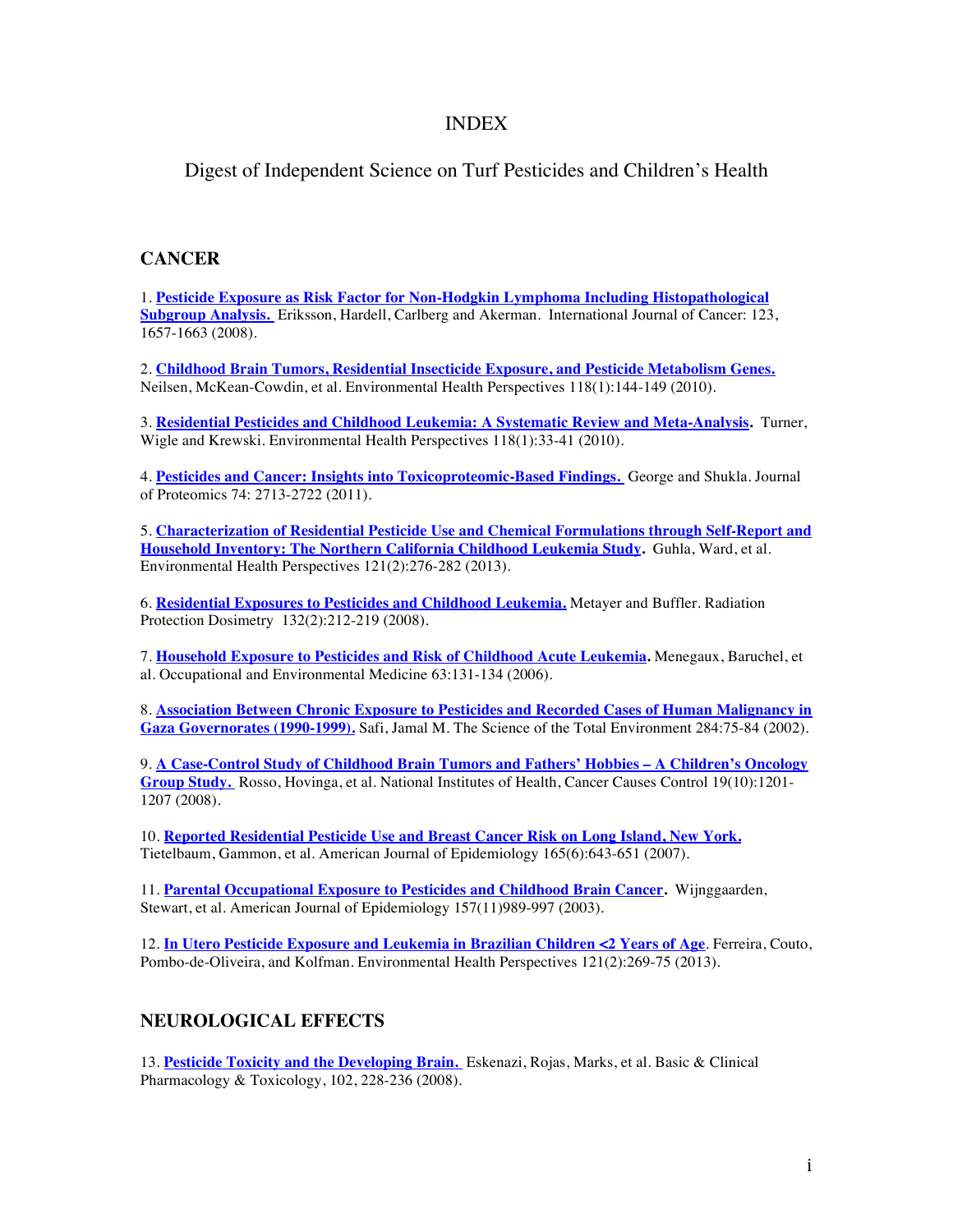14. **Neurobehavioral and Neurodevelopmental Effects of Pesticide Exposures.** London, L. et al. NeuroToxicology 33 887-896 (2012).

15. **Exposures of Children to Organophosphate Pesticides and Their Potential Adverse Health Effects.** Eskenazi, Bradman and Castorina. Environmental Health Perspectives 107(supl 3):409-419 (1999).

16. **Prenatal and Childhood Exposure to Pesticides and Neurobehavioral Development: Review of Epidemiological Studies.** Jurewicz abd Hanke. International Journal of Occupational Medicine and Environmental Health 21(2): 121-132 (2008).

17. **Brain Anomalies in Children Exposed Prenatally to a Common Organophosphate Pesticide.**  Rauh, Perea, et al. Proceedings of the National Academy of Sciences, (March 2012).

18. **Prenatal Exposure to Organophosphates, Paraoxonase 1, and Cognitive Development in Childhood.** Engel, Wetmur, et al. Environmental Health Perspectives 119(8):1182-1188 (2011).

19. **Fetal Exposure to Propoxur and Abnormal Child Neurodevelopment at 2 Years of Age.** Ostrea, Jr., Reyes, et al. NeuroToxicology 33 669-675 (2012).

20. **Neurodevelopmental and Neurobehavioral Effects of Organophosphate Pesticides Exposure in Newborns and Children.** Florian, Cristina, et al. *Enviornmental Security Assessment and Management of Obsolete Pesticides in Southeast Europe.* Springer Netherlands, 2013. 139-145.

21. **Review of Current Evidence on the Impact of Pesticides, Polycholorinated Biphenyls and Selected Metals on Attention Deficit/Hyperactivity Disorder in Children.** Polanska, Jurewicz, and Hanke. International Journal of Occupation Medicine and Environmental Health 26(1):16-38 (2013).

22. **Parental Occupational Exposure to Pesticides as Risk Factor for Brain Tumors in Children and Young Adults: A Systematic Review and Meta-analysis.** Van Maele-Fabry, Hoet, and Lison. Environment International 56:19-31 (2013).

#### **ENDOCRINE DISRUPTION**

23. **Pesticides and Children.** Garry, Vincent F. Toxicology and Applied Pharmacology 198:153-163 (2004).

24. **Toxic Effects of Pesticide Mixtures at a Molecular Level: Their Relevance to Human Health.**  Hernandez, Parron, et al. Toxicology: Article In Press (June 21 2012).

25. **Persistent Developmental Toxicity in Rat Offspring After Low Dose Exposure to a Mixture of Endocrine Disrupting Pesticides.** Jacobsen, Axelstad, et al. Reproductive Toxicology 34:237-250 (2012).

26. **Neurodevelopment and Endocrine Disruption.** Theo Colborn. Environmental Health Perspectives 112(9):944-949 (2004).

27. **Endocrine Disrupting Pesticides: Implication for Risk Assessment.** McKinlay, Plant, Bell and Voulvoulis. Environmental International 34:168-183 (2007).

28. **Currently Used Pesticides and Their Mixtures Affect the Function of Sex Hormone Receptors and Aromatase Enzyme Activity.** Kjeldsen, Ghisari, and Bonefeld-Jørgensen. Toxicology and Applied Pharmacology (2013).